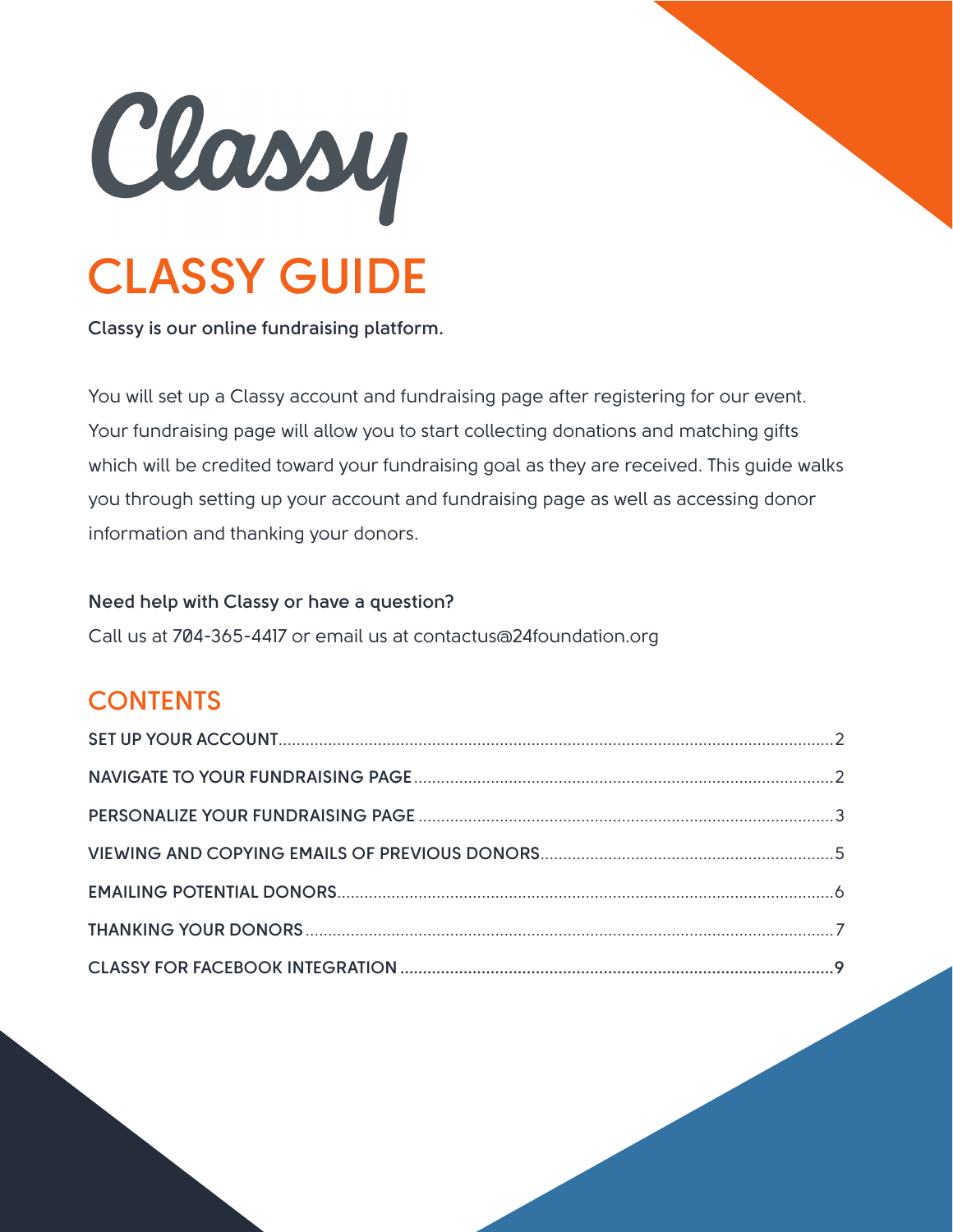# <span id="page-1-0"></span>**NOW THAT YOU'VE REGISTERED, SET UP YOUR ACCOUNT:**

- Check your email for a Claim Your Fundraising Page email from Classy. If you don't see it in your inbox, check your junk or spam folders.
- Click the link to claim your fundraising page.
- Set up your password for your account using the email address that you used to register.
- Or if you are a returning participant, go to<login.classy.org> and log in using your password from last year (if the same email address was used to register this year).
- If you can't remember your password, click "forgot password".
- In your Classy profile, click 24 Foundation under "Organizations I'm Supporting."
- This takes you to your 24 Foundation Classy account home page.

Thank you for joining our fundraising efforts for 24 Hours of Booty 2022 Our mission is to inspire and engage communities to make an immediate impact on the lives of people affected by cancer, and we are so excited that you are supporting the mission! To get started, claim your fundraising page below! Please email contactus@24foundation.org if you need any help with your

fundraising account. Thank You. 24 Foundation

**CLAIM YOUR FUNDRAISING PAGE** 



# **NAVIGATE TO YOUR FUNDRAISING PAGE:**

- Click on the fundraisers tab. Pages are organized new to old.
- Click the Manage Fundraiser link.
- This takes you to your fundraising page.
- Click Manage in the upper right MANAGE corner to begin editing your page. If you don't see the manage button, click login.
- Bookmark your fundraising page in your browser to easily navigate to it.
- Click on older fundraising pages if you want to copy any text or images from there to your new page, or to view your donors' email addresses from a previous year.
- [Click here to](#page-4-0) see how to pull past donor emails.

24 Foundation Classy account home page

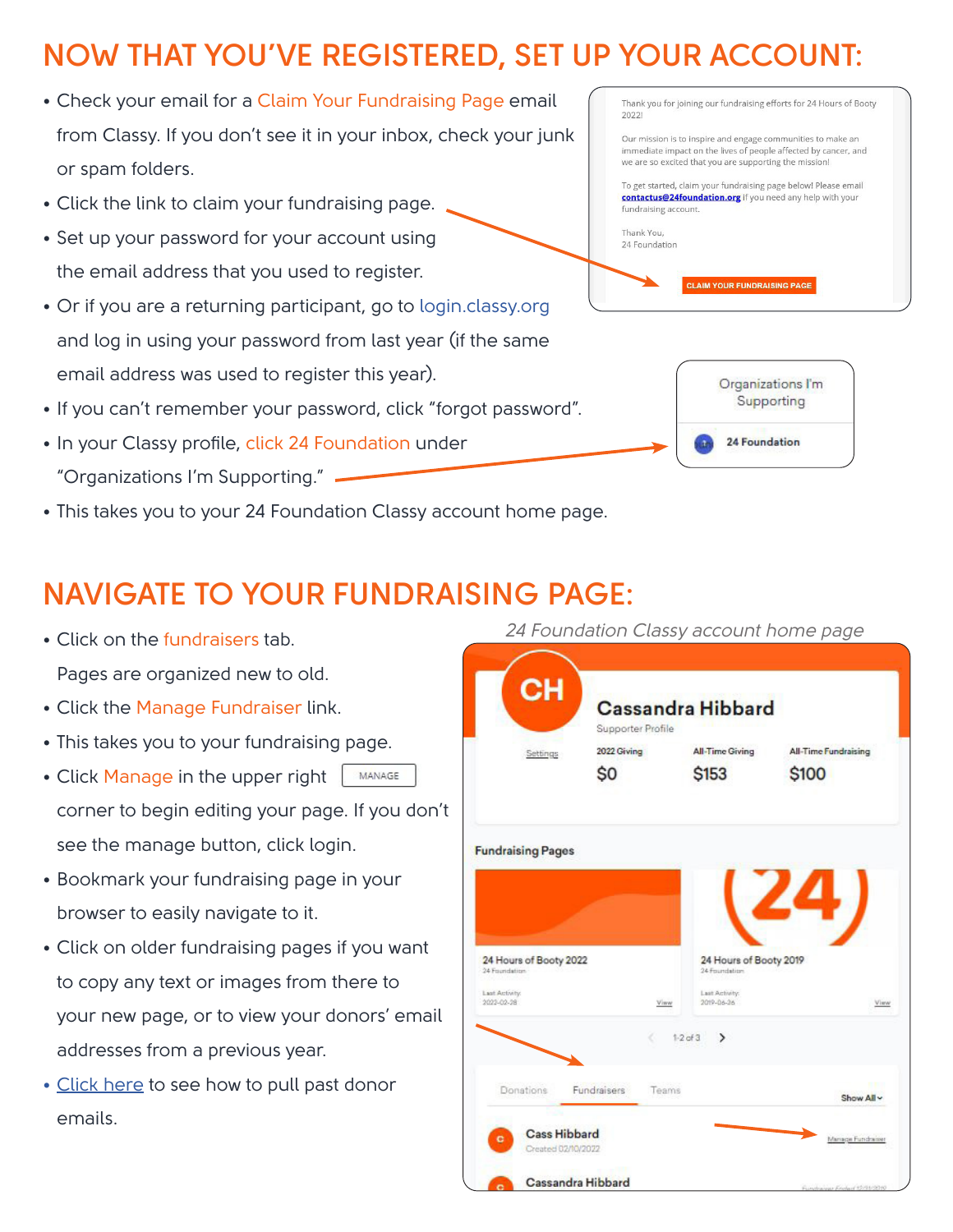# <span id="page-2-0"></span>**PERSONALIZE YOUR FUNDRAISING PAGE:**

 $Q \phi 0$ VIEW



#### **OVERVIEW**

Scroll to the bottom and click the Team Fundraising tab  $-$  if you wish to join or create a team after registering.  $\cdot$ 

Hey Cassandra! We suggest you do these next

#### **STORY**

Customize the template to tell your story. Explain why 24 Foundation's mission is important to you, and how cancer has impacted your life. Add images, videos, or links.

Updates - Let your supporters know that you hit a goal or that you have a new fundraising goal 'cause you're killing it.

### **DONATIONS**

See a feed of your donors and thank them for their contributions in the feed.

### **EMAILS**

Copy the "Ask for Donations" or "Thank your Donors" templates we've provided to send emails to donors from your personal email. Want to copy the emails of your previous donors? [Click here](#page-8-0) to see how to pull donor email addresses from a previous year.

### **FACEBOOK (NEW THIS YEAR!)**

Set up the Classy for Facebook integration so that you can collect donations on Facebook and they are automatically applied to your fundraising total! If you opt





Join or create a team

vith friends is a fun way to increase your positive impact on the cause JOIN OR CREATE A TEAM

**Team Fundraising**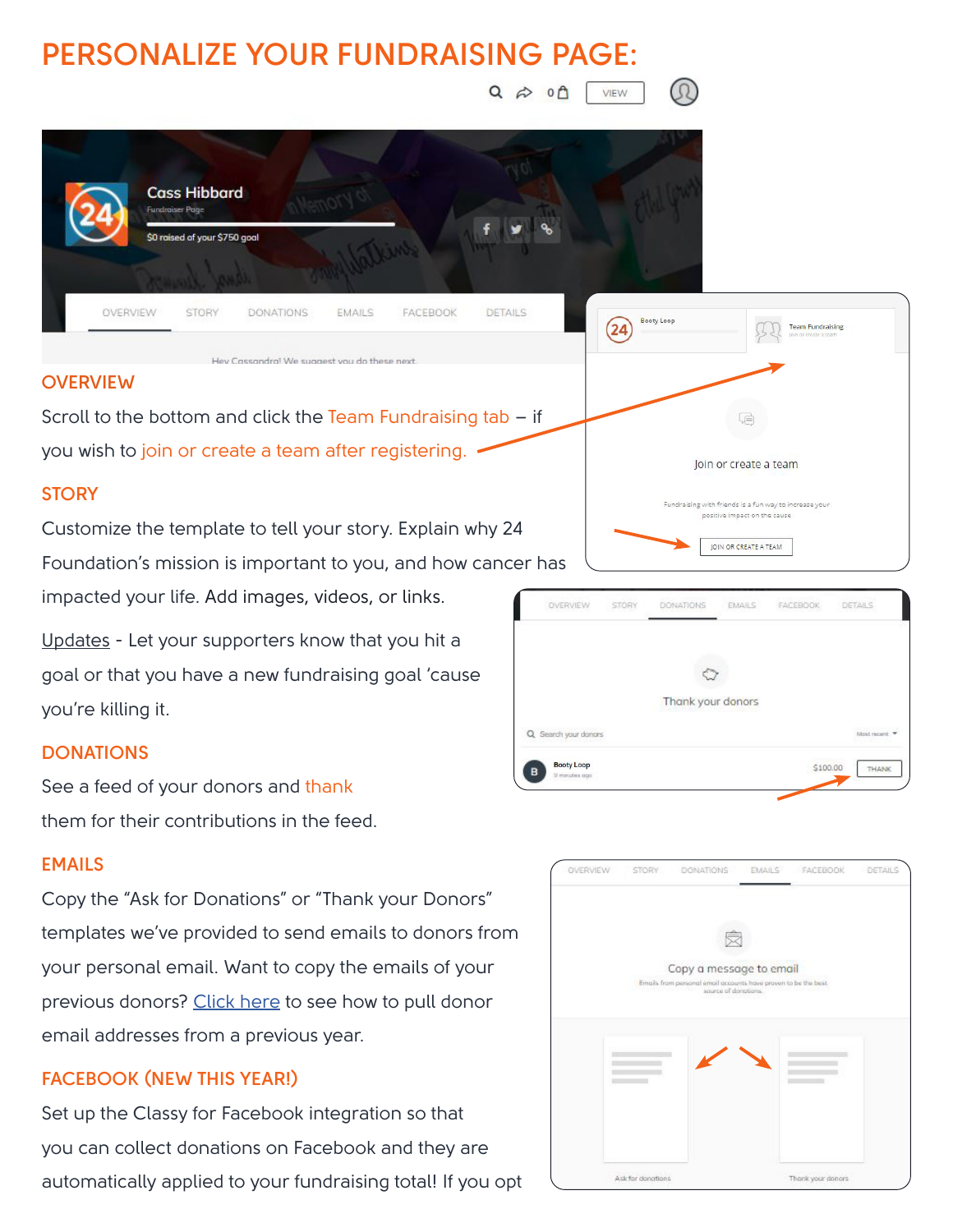to not take advantage of the integration, **DO NOT hit the "Raise Money" button.** This unlinks your page from our fundraising platform, and you will not receive credit for the donations.

#### **DETAILS**

Profile Picture - Use the Upload button to change your profile picture.

Fundraiser Nickname - This is the name that will display on your fundraising page and how people can search for you from our donation page.

Page Headline - This is the headline that appears on your fundraising page. We recommend keeping it short and sweet.

Fundraising Goal - Set the amount you plan on fundraising. The default goal is set to \$750 (First fundraising prize level). Keep fundraising to reach other levels and win more prizes. Adult fundraising minimum is \$400, Youth minimum is \$200 and child minimums are \$50.

Vanity URL - This is simply a shorter version of your fundraising page's website address. Short URLs are easier to share and look nicer on social media.

| OVERVIEW              | <b>STORY</b>                     | DONATIONS                                                                                                | EMAILS                                                           | FACEBOOK | DETAILS |
|-----------------------|----------------------------------|----------------------------------------------------------------------------------------------------------|------------------------------------------------------------------|----------|---------|
|                       |                                  |                                                                                                          |                                                                  |          |         |
|                       |                                  | Edit your details                                                                                        |                                                                  |          |         |
|                       |                                  | Your Picture.                                                                                            | her best quality, use a 300 x 300 px image<br>UPLOAD             |          |         |
| Cass Hibbard          | Fundraiser Nickname *            |                                                                                                          |                                                                  |          | 12/100  |
| Page Headline."       |                                  | Help me reach my goal and raise funds for those affected by cancer.                                      |                                                                  |          |         |
| Fundraising Goal*     | <b>Flexet compagn headline</b>   |                                                                                                          |                                                                  |          | 8205    |
| USD                   | 750.00                           |                                                                                                          |                                                                  |          |         |
| Start typing          |                                  | Set your vanity URL https://events.24foundation.org/ExampleShortLirl                                     |                                                                  |          |         |
| opply to those pages. | Fundraiser Notifications         | Note: If you have any additional teams or fundrowing pages for this comparint, these settings will also- |                                                                  |          |         |
|                       | Comments on my fundraising page  |                                                                                                          |                                                                  |          |         |
|                       | Donations on my fundraising page |                                                                                                          |                                                                  |          |         |
|                       |                                  |                                                                                                          | Encouragement emails (% of goal reached, \$ amount raised, etc.) |          | O       |

- Click the View button in the upper right-hand corner to see your finished page.
- You're done! Copy the url of your new fundraising page and share it so you can start collecting donations!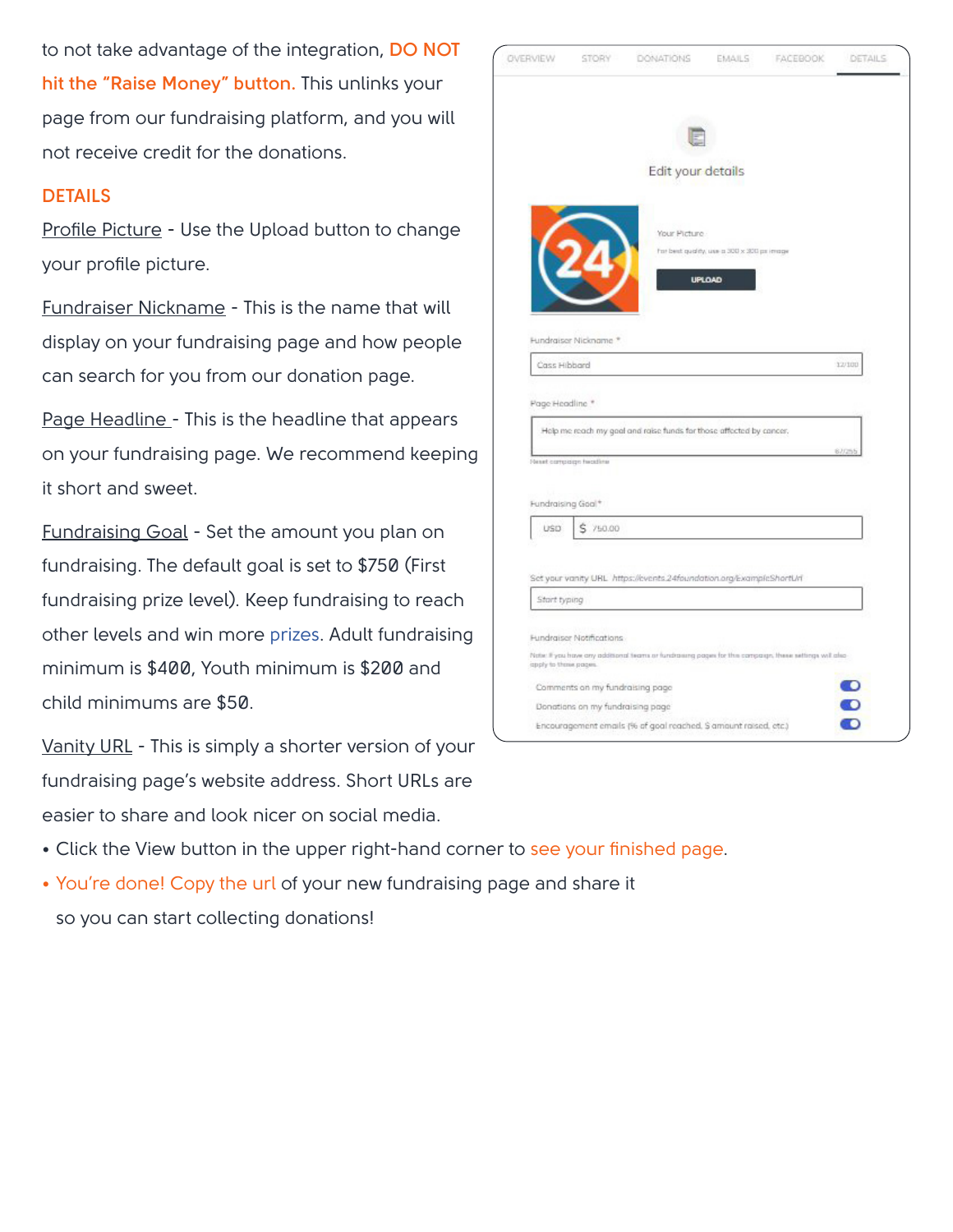### <span id="page-4-0"></span>**VIEWING AND COPYING EMAILS OF PREVIOUS DONORS:**

- Go to your 24 Foundation classy account home page.
- Click on the fundraisers tab. Pages are organized new to old.
- Click on a previous year's page.

• Click Manage in the upper right corner of your fundraising page.

• Click the Thank your Donors icon.

• Click on the emails tab.

**OVERVIEW STORY DONATIONS EMAILS DETAILS VIEW DONORS** • Click the button at the bottom that says, View Donors. • This gives you a list of all of your online donors from that campaign. • Select the donors whose emails you would like to copy

Thank your donors

by checking the boxes and clicking the select button.



• Click the copy button and paste the emails in a new email message (Gmail, Outlook, Yahoo, etc.)

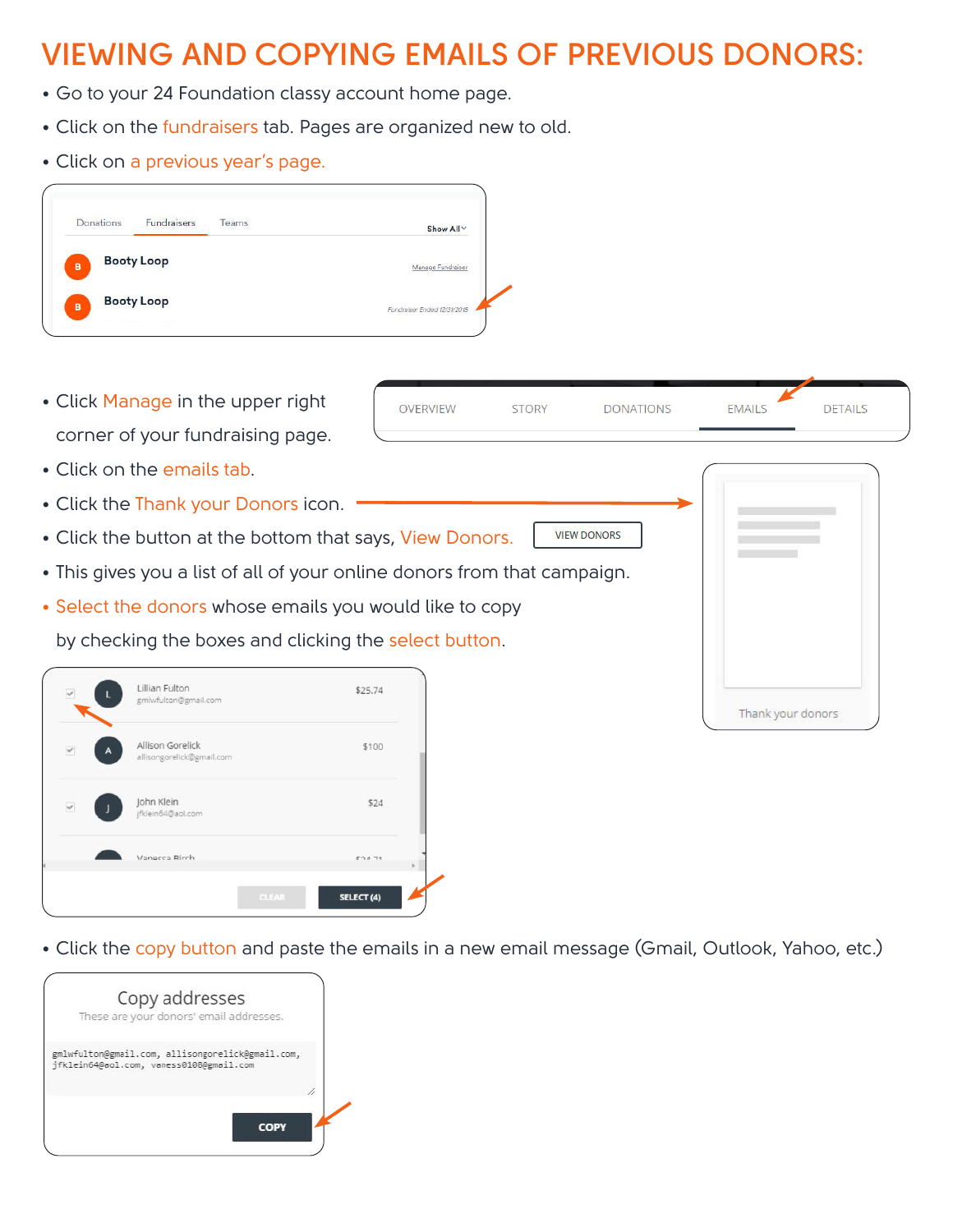# <span id="page-5-0"></span>**EMAILING POTENTIAL DONORS:**

- Compose an "ask for donations" email in your personal email.
- You can access an "ask" email template by going to your 2020 fundraising page and under the emails tab, clicking the Ask for donations icon.
- Make sure you copy the ask template from your 2022 fundraising page as it contains a link this year's fundraising page. Ask templates from previous years will link to old fundraising pages.
- If you are composing your own email, you can just paste the url of your 2022 fundraising page into the email.
- The url generated for you when you registered for 2022 or the vanity url you created will work. Fundraising page URL Example: https://events.24foundation.org/fundraiser/2424242 Vanity URL Example: https://events.24foundation.org/BootyLoop
- Check the campaign year under your profile picture to be sure that you're sending out the link to your 2022 page for people to donate to.



- Customize the email template as you see fit and copy and paste it into your email.
- Send your email and you're done!

|                          | Ask for donations                                                                                                                                                                                                                                                                       |
|--------------------------|-----------------------------------------------------------------------------------------------------------------------------------------------------------------------------------------------------------------------------------------------------------------------------------------|
|                          | Email your closest friends and family to start, then send an email to<br>everyone you know.                                                                                                                                                                                             |
| <b>BACK TO TEMPLATES</b> |                                                                                                                                                                                                                                                                                         |
|                          | Dear Friends and Family,                                                                                                                                                                                                                                                                |
|                          | I recently signed up to change the course of cancer with 24 Foundation by<br>participating in 24 Hours of Booty this July!                                                                                                                                                              |
|                          | My goal this year is to help the Foundation make a difference in the cancer<br>community by fundraising \$- Will you help me reach my personal fundraising<br>goal by making a donation?                                                                                                |
|                          | By donating, you will be helping the Levine Carrcer Institute, Levine Children's<br>Hospital, and many other local beneficiaries support cancer patients in the<br>Carolinas. You will help support, educate, connect, and empower those in<br>treatment, survivors and their families. |
|                          | You can make a donation online by simply clicking on the link at the bottom of<br>this message. If you would prefer, you can also send your tax-deductible<br>contribution to the address listed below.                                                                                 |
| P.O. Box 31007           | 24 Foundation (Tax ID: 20-3768277)<br>Charlotte, NC 28231                                                                                                                                                                                                                               |
|                          | 24 Foundation's Mission:<br>To inspire and engage communities to make an immediate impact on the lives of<br>people affected by cancer.                                                                                                                                                 |
| Cassandra                |                                                                                                                                                                                                                                                                                         |
|                          | Donate to my page                                                                                                                                                                                                                                                                       |
|                          |                                                                                                                                                                                                                                                                                         |



### **BE SURE TO SEND OUT THE LINK TO YOUR 2022 FUNDRAISING PAGE**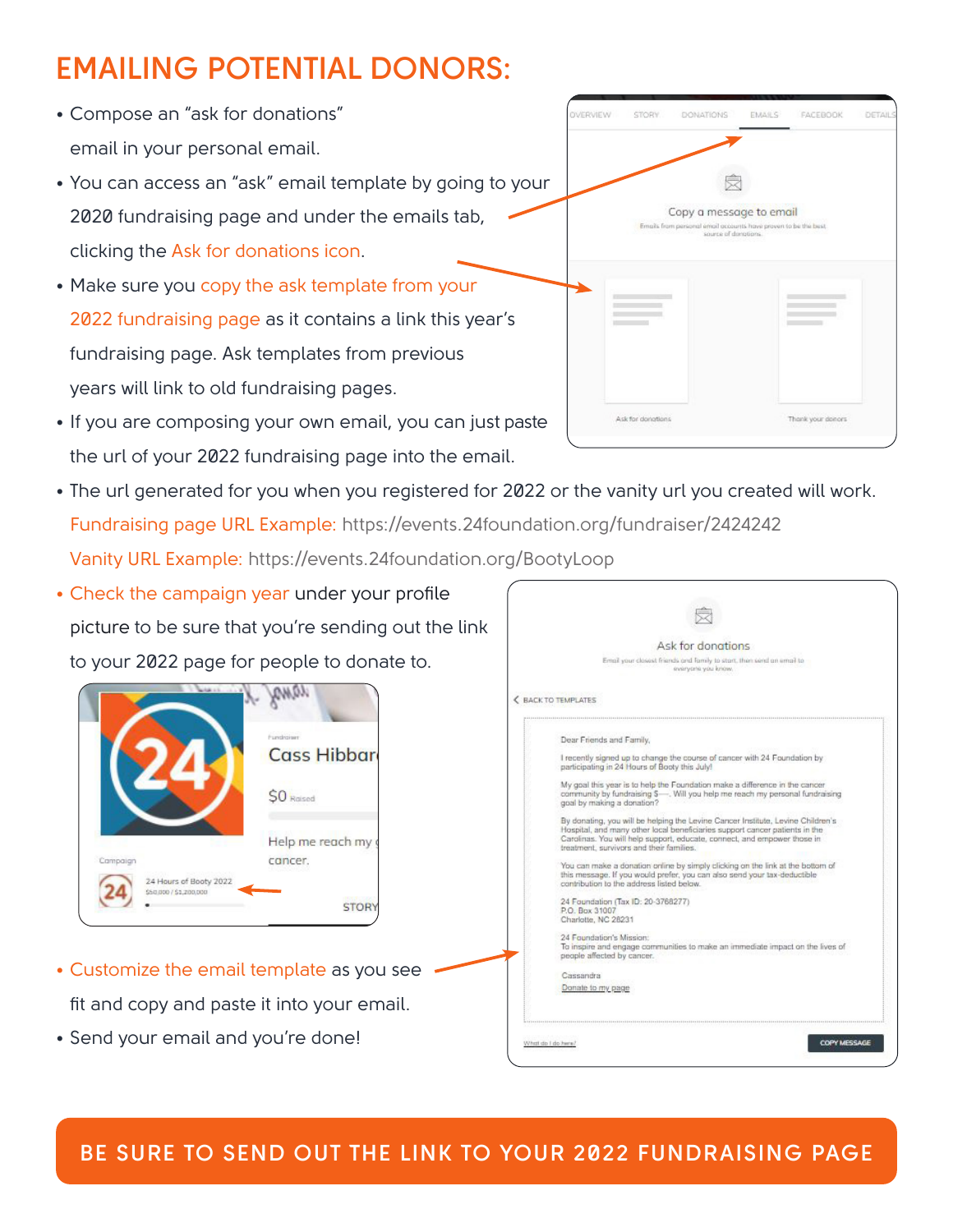# <span id="page-6-0"></span>**THANKING YOUR DONORS:**

There are 3 ways to thank your donors:

- 1. Thank from your activity feed
- 2. Thank from your editor
- 3. Thank using email

### 1.

### **Thank from your activity feed**

1. The easiest way to track and thank your donors is from your fundraising page.

- 1. Visit your page and scroll down to your activity feed.
- 2. Hit Reply under a donation and write your thank you message in the text block.
- 3. Tap Post Comment to post your message and to send a notification email to the donor.

### **4. Thank from your editor**

- 1. Select the Donations tab to view your list of donations.
- 2. Any donors who haven't been thanked will have a Thank button next to their donation.
- 3. Hit the button to write a thank you message.
- 4. When your message is done, tap the Comment button to send it.
- 5. The message will appear on your fundraising page's activity feed and be sent as an email to the donor.
- 6. Thanking a donor also automatically marks them as 'thanked' (they'll have a check mark instead of the Thank button).



|                           | <b>Booty Loop</b><br><b>Fundraiser Page</b> |                                 | In Messory of<br>Linda |               |                                        |
|---------------------------|---------------------------------------------|---------------------------------|------------------------|---------------|----------------------------------------|
|                           |                                             | \$124 raised of your \$400 goal |                        |               |                                        |
| in a or of                |                                             | In Honor of                     | In Memory of           | In hussen of  |                                        |
|                           | OVERVIEW                                    | <b>STORY</b>                    | <b>DONATIONS</b>       | <b>EMAILS</b> | <b>DETAILS</b>                         |
|                           |                                             |                                 |                        |               |                                        |
|                           |                                             |                                 | Thank your donors      |               |                                        |
| Q Search your donors<br>K | Kip Hackman<br>7 minutes ago                |                                 |                        |               | Most recent<br>\$24.00<br><b>THANK</b> |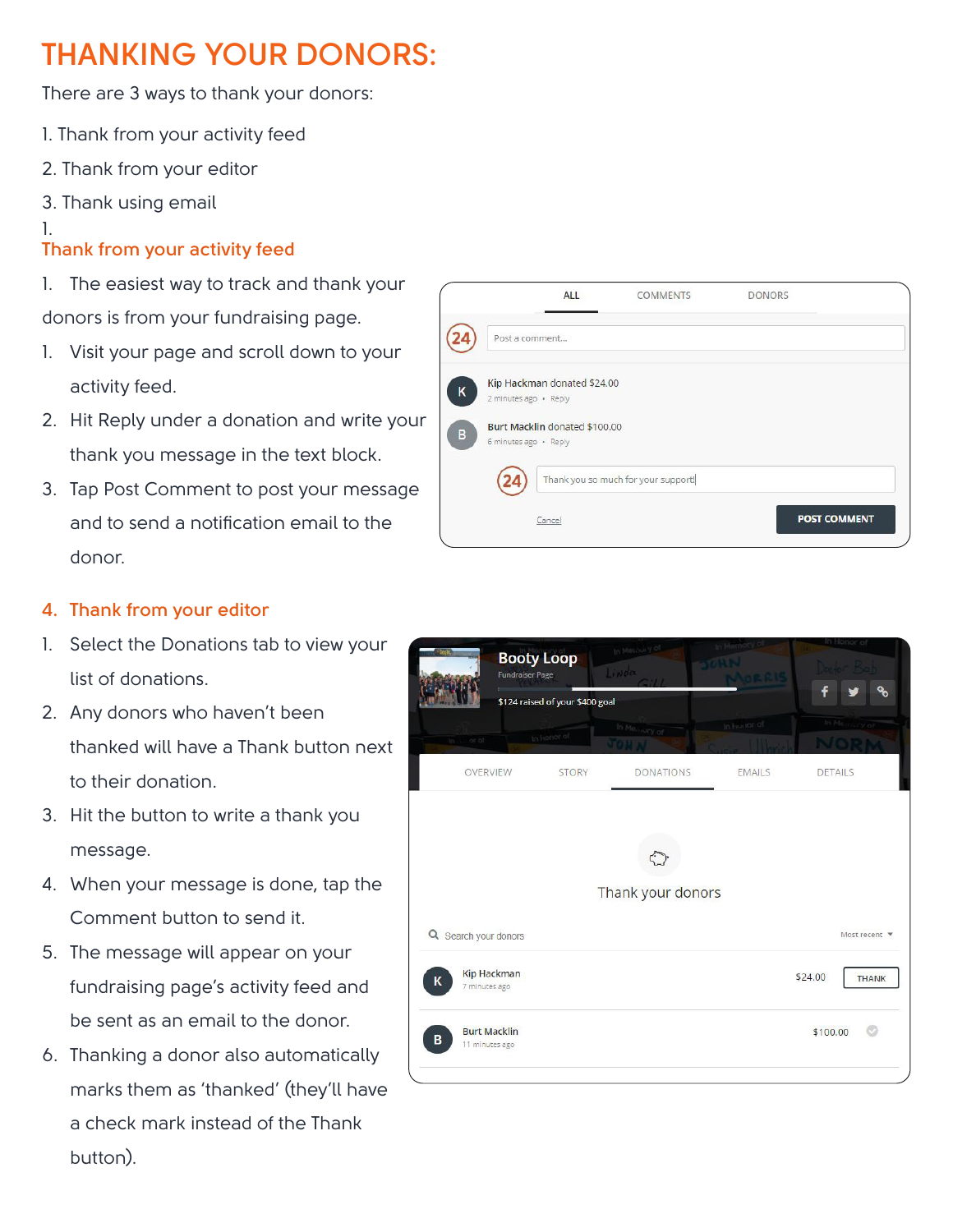#### **Thank using email**

When donors submit donations to your fundraising page, they'll be asked to enter their email. Thank you messages and comments are sent to the email they enter. However, if they change their email or you need to thank them at a different email address, you can. We have a template message that you can copy and send to your donors.

- 1. To access the template, open your fundraising page editor and select the Emails tab.
- 2. Click the Thank your donors icon.
- 3. You can customize the message and copy and paste it into your email.
- 4. You can return to this template at anytime so you don't have to start new messages from scratch.

#### **Do not reply to notification emails**

When donors submit donations, you receive a notification email from Classy. Replying to this email to thank the donor DOES NOT send them an email. You need to use one of the options above to thank your donors.